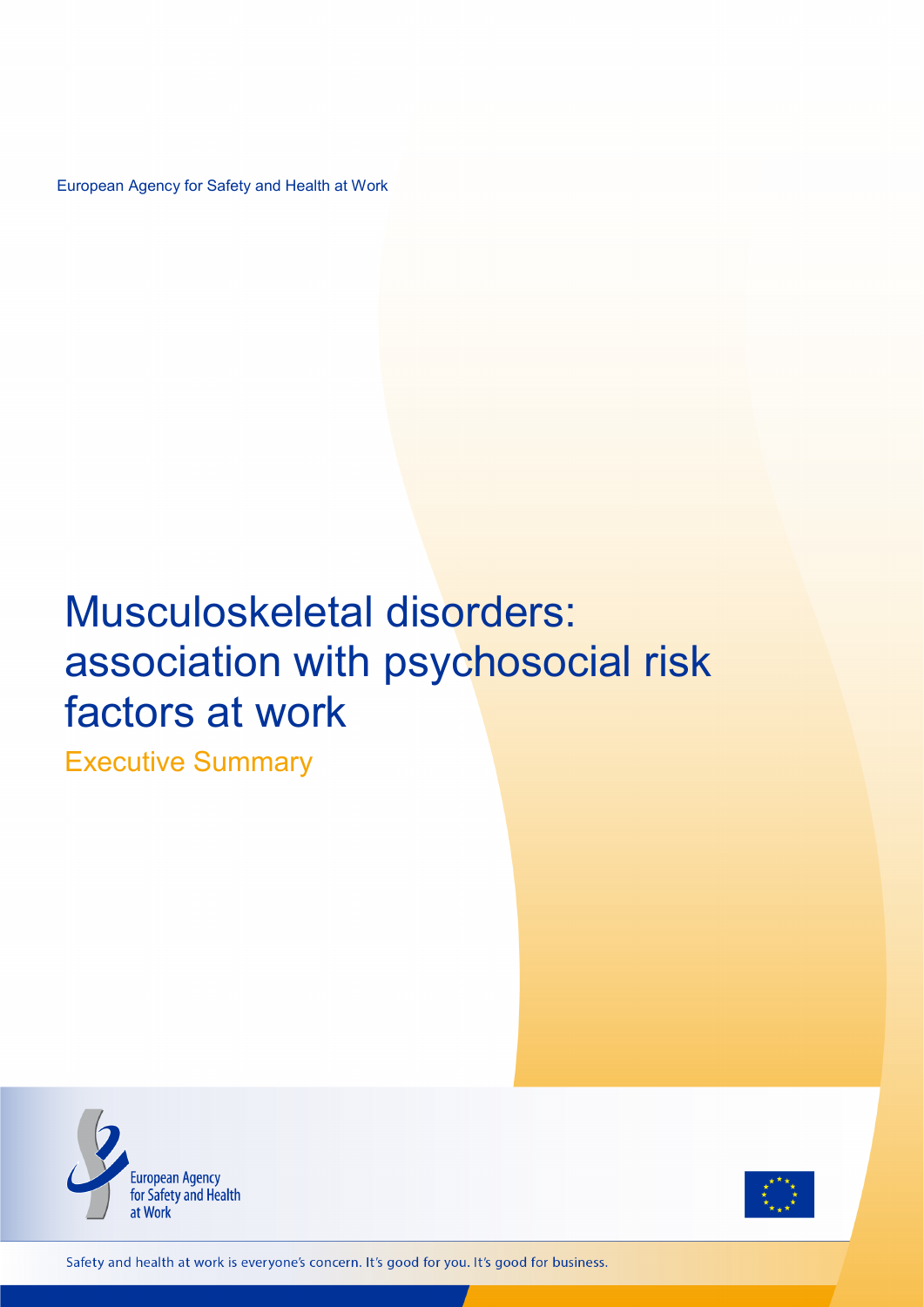Authors: Richard Graveling, IOM; Alice Smith IOM; Margaret Hanson, WorksOut.

Additional contributors: Ken Dixon, IOM; Will Mueller, IOM; Alex Burdorf, Erasmus MC; Alexis Descatha, IIMTPIF; Yves Roquelaure, ADRESATPS.

Project management: Malgorzata Milczarek, Ioannis Anyfantis, European Agency for Safety and Health at Work, (EU-OSHA)

## **Europe Direct is a service to help you find answers to your questions about the European Union**

**Freephone number (\*):**

**00 800 6 7 8 9 10 11**

(\*) Certain mobile telephone operators do not allow access to 00 800 numbers, or these calls may be billed.

More information on the European Union is available on the Internet [\(http://europa.eu\)](http://europa.eu/).

© European Agency for Safety and Health at Work, 2021 Reproduction is authorised provided the source is acknowledged.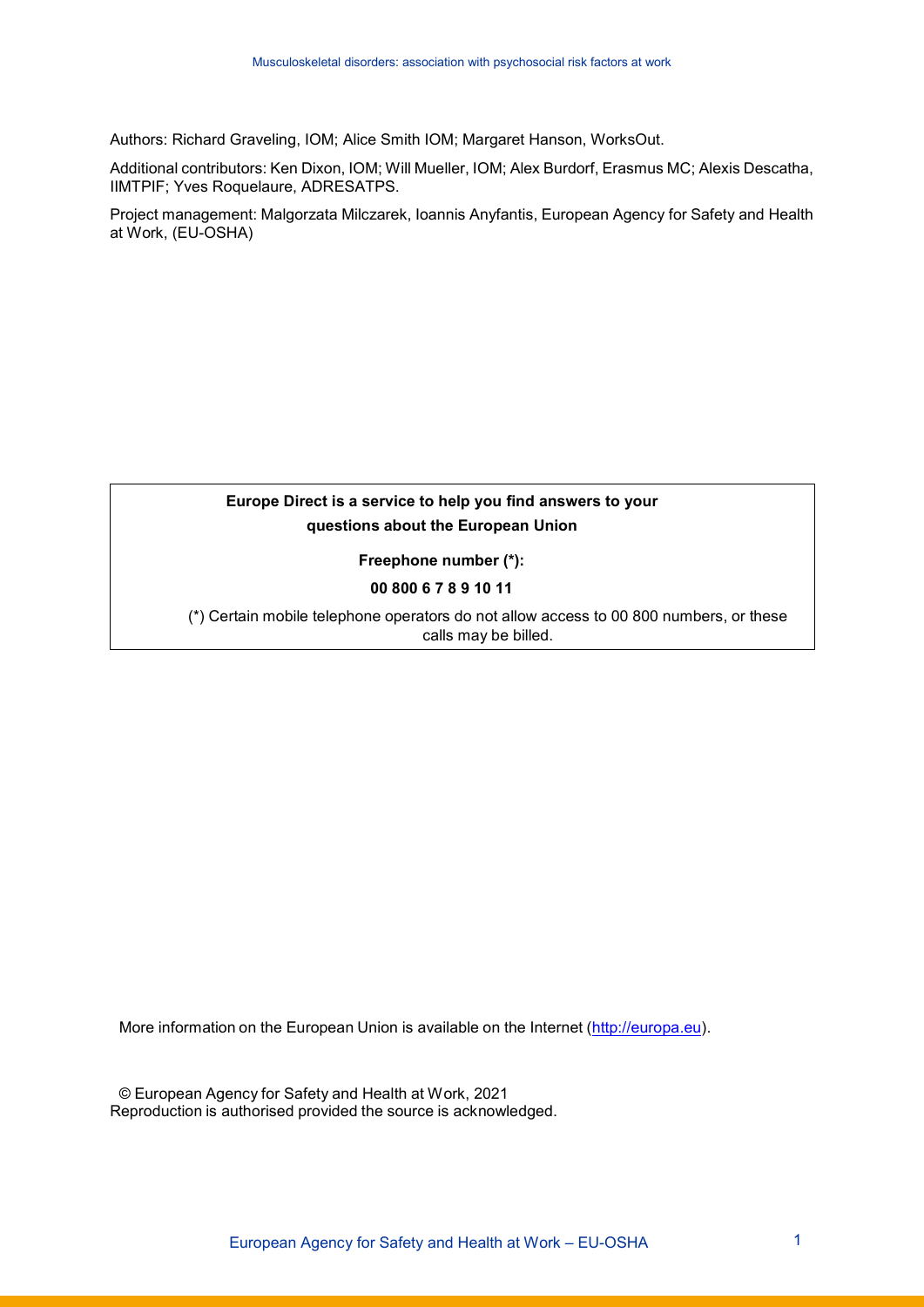## **Executive summary**

## **What did we find?**

#### **Psychosocial risk factors can combine with physical risk factors to cause MSDs.**

The review demonstrated that there is clear evidence that psychosocial risk factors play a causal role in the development of musculoskeletal disorders (MSDs) in the workplace. They do not act in isolation but their effect combines with (and often exacerbates) the effects of physical risk factors. The associations between psychosocial and physical risk factors and MSDs identified in the research literature are many and varied; however, it is not possible to identify consistent patterns in those associations. Thus, although factors such as high workload or a lack of social support can be shown to contribute to the development of MSDs, it is not possible to relate these or other particular psychosocial risk factors to specific MSDs.

There was no evidence to suggest that particular groups of workers were more susceptible to developing MSDs, although certain risks were more often encountered in specific sectors, placing those working in those sectors at greater risk from the influence of psychosocial factors.

Importantly, the negative association between psychosocial factors and MSDs can work both ways. Such factors can materially contribute to the causation of MSDs, but having an MSD can exacerbate or accentuate the perception of some psychosocial factors. This is of particular potential importance in influencing the chronic nature of some MSDs; it can be an important potential barrier to successfully rehabilitating those workers with an MSD and bringing them back into the workforce.

Furthermore, the effects of some psychosocial factors are not necessarily negative. Some factors can have a positive effect. For example, there is evidence that good job control can mitigate the otherwise negative effects of high job demands.

#### **Many conceptual models of the relationships between workplace risks and MSDs have been developed.**

Many attempts have been made to present the complex relationships between workplace risk factors, the individual and MSDs in the form of conceptual models. An ideal model should incorporate both physical and psychosocial workplace risk factors and reflect the interactions between them. However, any such model should also acknowledge the potential influence of the external (non-work) environment. In the same way that individual physical fitness and related factors moderate the impact of workplace physical factors, an individual's external psychological milieu can moderate the impact of workplace psychosocial factors. Although detailed consideration of such elements arguably takes the model beyond the scope of the workplace, it is necessary to include some acknowledgement of the potential moderating contribution of 'individual susceptibility' in modelling all the elements influencing the impact of psychosocial factors on the onset of MSDs.

Any such model should also illustrate the potential two-way influence of some individual psychosocial factors. Thus, it should reflect the potential moderating effects of factors such as high levels of social support or of job control in reducing the impact of other factors such as high job demands.

It should also reflect the fact that the relationships and influences can be regarded as a 'dynamic equilibrium', with the factors acting on the worker and the responses to those feeding back to further moderate any relationship. This reflects the two-way nature of the relationship between MSDs and psychosocial factors, in which the emergence of MSD symptoms can contribute to the significance of psychosocial factors, such as the levels of job demand and job satisfaction. In this way, the experience of an MSD can feed back to the long-term response modulating the perception of the psychosocial environment by the individual.

So far, many of the models presented in the literature reflect mechanisms and pathways for the primary causation of MSDs. However, a considerable proportion of the negative impact of MSDs (on both workers and employers) arises not from MSDs primarily caused by workplace factors but from chronic MSDs in which both physical and psychosocial risk factors can provoke symptoms or possibly aggravate the underlying disorder. In such cases, MSD symptoms can persist and make it difficult for workers to either remain in work or return to work (rehabilitation). There is a need for some debate over the purpose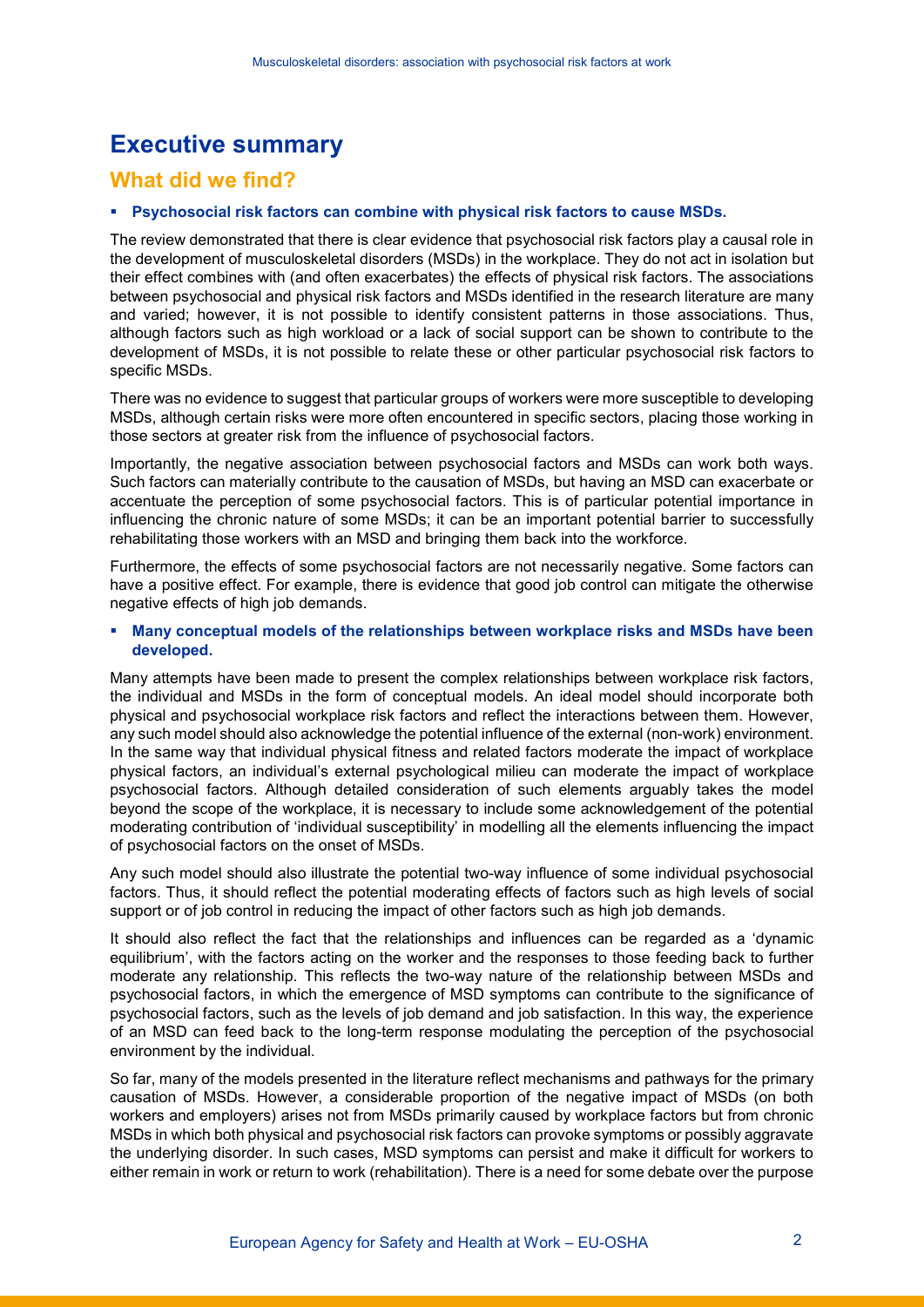and function of such models. As part of this, consideration should be given to whether, in the interest of providing a complete picture, any model should incorporate the factors that influence chronicity and rehabilitation as well as primary causation.

#### **The mechanism through which psychosocial risks exert their influence is not entirely clear.**

It is clear that psychosocial risk factors do contribute to both the primary causation of MSDs and the often persistent nature of their symptoms. What is currently unclear is the mechanism through which such effects are mediated. Although a number of biological pathways have been put forward, these have yet to be confirmed.

Possible explanatory mechanisms include:

- Psychosocial demands may produce increased muscle tension and exacerbate task-related biomechanical strain.
- Psychosocial demands may affect awareness and reporting of musculoskeletal symptoms and/or perceptions of their cause.
- Initial episodes of pain based on a physical insult may trigger a chronic nervous system dysfunction, physiological and psychological, which perpetuates a chronic pain process.
- Changes in psychosocial demands may be associated with changes in physical demands and biomechanical stresses, and thus associations between psychosocial demands and MSDs occur through either a causal or an effect-modifying relationship.

It has been suggested that neuroendocrine response mechanisms underlie several of these.

A number of them are not mutually exclusive and it is likely that the causal process is attributable to a combination of two or more of them acting in tandem. However, the fact that we do not yet understand exactly how psychosocial risk factors influence MSD risk should not present a barrier to taking action.

 **There are limitations to the research evidence available on psychosocial risk factors and MSDs.**

Although some psychosocial risk factors, such as psychological or sexual harassment and violence, can have readily discernible consequences, the current research evidence does not in general permit specific psychosocial risk factors to be associated with particular MSDs. This is not unusual in that similar considerations apply with physical risk factors, as it is seldom possible to isolate the extent of the contribution to overall risk of any individual physical risk factor. There is evidence from workplace investigations to suggest that adopting an undue focus on one particular factor (such as the weight of loads being handled) is less likely to be effective in reducing the risk of MSDs (or their consequences in the case of chronic MSDs) than the holistic approach advocated above. Thus, all psychosocial risk factors should be assessed and action taken to reduce those most prevalent, without seeking to relate these to specific MSD risks.

#### **Workplace interventions should be developed to address the increased risk of MSDs due to psychosocial risks.**

To date, although there is guidance from the literature on what any workplace intervention should include, no reports have been found of formal evaluations of the effectiveness of any such interventions in practice. Although there are reports of interventions addressing MSDs, these have largely focused on physical risk factors. Similarly, interventions that address psychosocial risks have been identified, although the focus of these has been on the prevention of adverse psychological consequences.

It is clear from the literature that any workplace interventions addressing psychosocial risks and MSDs need to adopt a holistic approach, reflecting the multifactorial causality of such MSDs. Any such approach should address both psychosocial and physical risk factors. There is evidence to support adopting a participatory approach in any intervention, with all levels of the workforce committed to the need for action and to positively contributing to that action at all stages.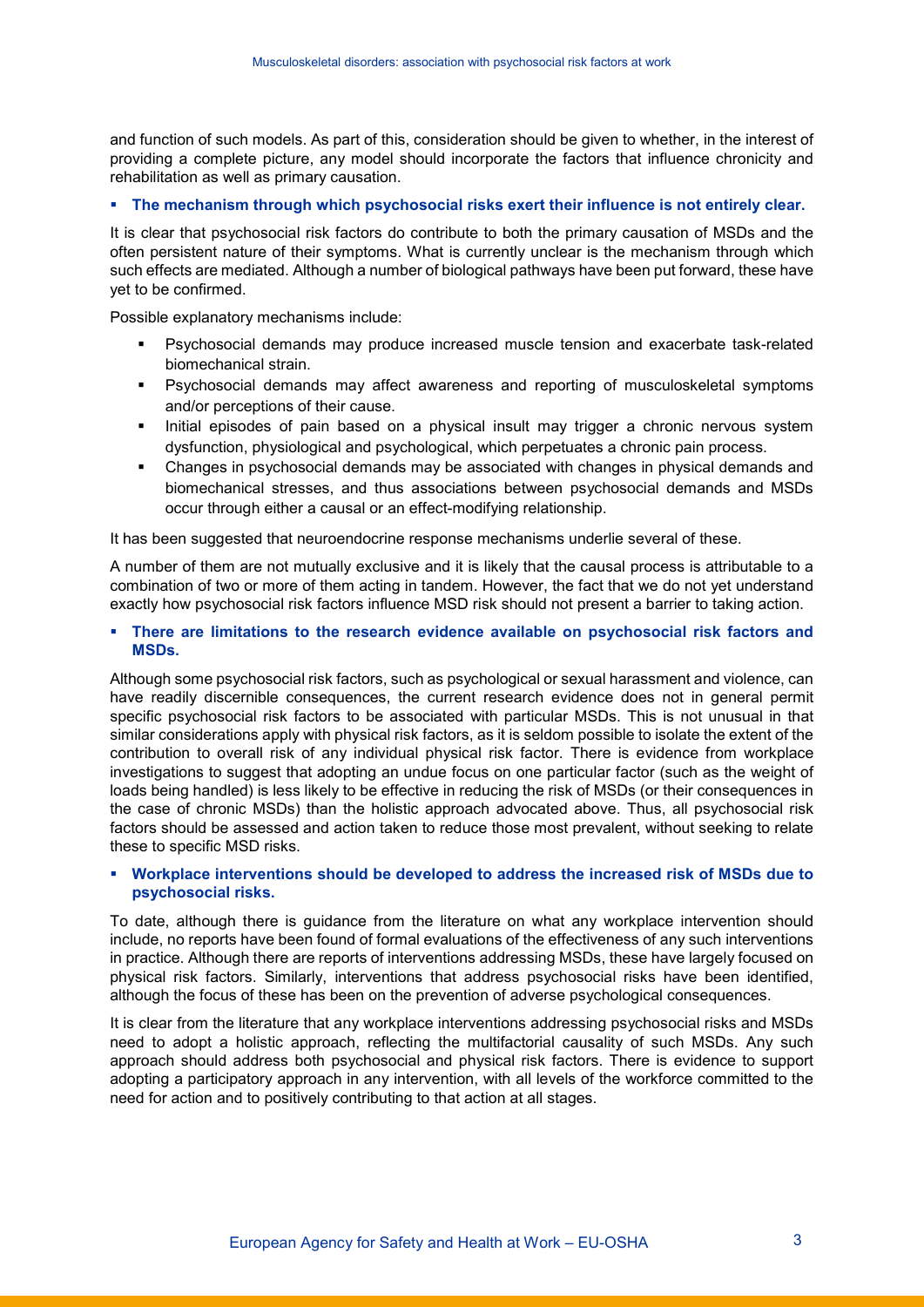A recent discussion paper by the European Agency for Safety and Health at Work (EU-OSHA, 2021)[1](#page-4-0) concluded that a participatory approach improves the identification of relevant risks and assists the workforce in assessing risks and finding solutions.

Especially when the intention of the intervention is rehabilitation rather than (or as well as) primary prevention, some attention should also be directed towards individual factors. This should aim to enhance the worker's physical and psychological resilience, again reflecting a holistic approach.

However, although the individual is important, any intervention strategy should avoid adopting an undue focus on individual workers. As with any workplace risk, removing or reducing any risk at source is, apart from a legal obligation, an option more likely to provide a successful outcome. Experience has shown that interventions that solely seek to enhance resilience without addressing the workplace risk factors are less likely to succeed.

#### **A systematic intervention strategy to identify and reduce risks is required.**

In designing and implementing any intervention strategy, the first priority is to gain the positive commitment of those at all levels in the organisation, ranging from the workers through to supervisors, middle managers and senior managers. Although physical interventions can often be easily adopted at the workplace level, addressing psychosocial risk factors frequently entails organisational change, requiring recognition and commitment at all levels.

Reflecting the holistic approach to prevention, any intervention strategy needs the involvement and participation of all levels within the workforce. Participation should be an active process, with consultation and discussion at all stages of the risk prevention cycle. As noted above, successful interventions are more likely to arise through such active involvement than through a 'passive' imposition of change without such consultation and discussion.

Participation should continue throughout the process, engaging all levels of the workforce, not just in identifying risks but also in devising and then actively implementing appropriate solutions.

## **What guidance on interventions can we provide?**

-

Although no formal evaluations of intervention strategies were identified, it was possible to use the available research evidence to determine what any such intervention should include. Building on established recognised good practice for effective workplace interventions in general, it was also possible to identify the key elements of a potentially effective strategy.

- **Commitment.** First, at all levels in the workplace there needs to be recognition of and commitment to a requirement to address both the physical and psychosocial risks of MSDs.
- **Holistic risk assessment adopting a participatory approach.** This should be followed by a systematic, holistic approach to risk assessment, covering both physical and psychosocial risks. As with physical risk factors, the assessment of psychosocial risk needs to adopt a comprehensive approach, taking a broad view to assess all potential risks and not seeking to focus on a selection. The risk assessment process requires management commitment and should actively involve the workforce, and it should ensure that actual work activities are assessed, not what is believed to happen.
- **Encourage and support an honest and open approach.** Because of the individual focus of many psychosocial risk assessment tools, adequately assessing psychosocial risk factors requires openness and honesty on the part of the workforce. Appropriate measures should be in place to safeguard and protect individual confidentiality. As part of this, assessing physical and psychosocial health and well-being will also be of value in identifying where action is most needed.

<span id="page-4-0"></span><sup>1</sup> EU-OSHA. (2021). *Participatory ergonomics and preventing musculoskeletal disorders in the workplace*. Discussion paper. at: [https://osha.europa.eu/en/publications/participatory-ergonomics-and-preventing-musculoskeletal-disorders](https://osha.europa.eu/en/publications/participatory-ergonomics-and-preventing-musculoskeletal-disorders-workplace/view)[workplace/view](https://osha.europa.eu/en/publications/participatory-ergonomics-and-preventing-musculoskeletal-disorders-workplace/view)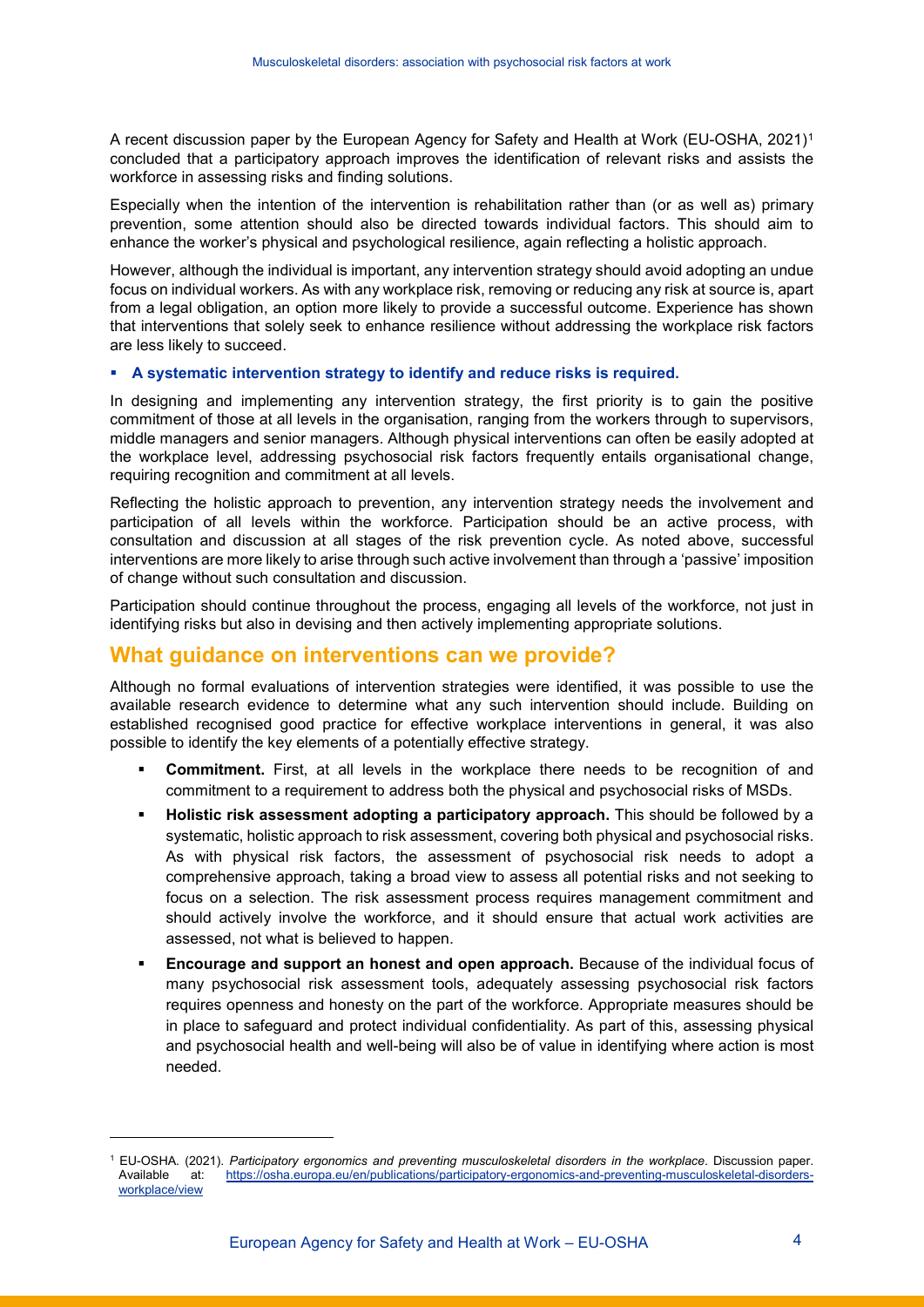- **Multiple effects.** It should be remembered that psychosocial risk factors can have a direct negative impact on psychological health and well-being and on MSDs. In addition, as well as contributing to the development of MSDs, psychosocial factors can create barriers to returning to work for those with chronic MSDs.
- **Risk prevention.** Risk assessment is a means to an end not an end in itself and requires the implementation of preventive and corrective measures. As with risk assessment, identifying and developing any follow-up actions should involve the workforce. Evidence suggests that solutions developed collaboratively are more likely to be successful. Furthermore, there is some evidence that a multifactorial approach to prevention is more effective than addressing single risk factors, both in primary prevention and in rehabilitation. Some psychosocial factors can work positively — especially positive support from co-workers and managers. Ideally such support should develop as part of an open and supportive culture. Where appropriate, it might be necessary to enshrine more formal support procedures into systems of work and, where necessary, ensure that supervisors and managers have the necessary training to understand and apply such systems. Some factors can work on both physical and psychosocial risks. For example, enabling greater individual freedom over scheduling work breaks (when possible) can act directly to reduce physical strain and provide a greater sense of personal control. This can lead to clear and comprehensive benefits. Addressing psychological and sexual harassment (where identified) should be a priority, as this can seriously affect both physical and psychosocial health.
- **Ongoing review.** Where changes in work and work systems are required, provisions should be made to ensure that such changes are introduced and maintained. Experience suggests that, without the necessary reinforcement, reversion to the status quo is often the norm. As part of this ongoing process, and in keeping with recognised good practice, workplace risks should be periodically reassessed, partly to confirm that any risk reduction measures are being correctly implemented and partly in recognition of the fact that many workplaces are dynamic places in which risks can change and new risks can emerge. In many instances, communication and collaboration and involvement are key, ensuring that change is explained and cascaded down within the workforce. Again, practical experience suggests that change introduced or enforced without such involvement can lead to resentment, a lack of commitment and cooperation and, eventually, system failure.
- **Rehabilitation, not just initial prevention.** The complexity of interacting factors with respect to rehabilitation and the prevention of recurrence (where individual psychological barriers to returning also have to be taken into account) can make such a multifactorial approach even more necessary, compared with initial prevention.

## **What further research is required?**

Although it is possible to establish that psychosocial risk factors can materially contribute to the causation or exacerbation of MSDs in the workplace, there remains a clear need to explore this complex relationship further, in particular to understand the relative contribution of exposure to different risks and consequent responses.

At present there is no clear understanding of the biological mechanisms through which the influences of psychosocial risk factors are mediated. This is important, as it helps to establish the 'biological plausibility' of such effects. There is little evidence to suggest differential effects, whereby different psychosocial risks contribute more to some MSDs than others. This is an important consideration in exploring these causal mechanisms and should be examined further.

As with physical risk factors, not all psychosocial factors create a causal risk in all circumstances. In addition, as noted above, current research evidence suggests that these factors do not exert their influence in a manner that would enable individual factors to be associated with specific MSDs. Further research efforts would therefore be best directed towards identifying methods to quantify the overall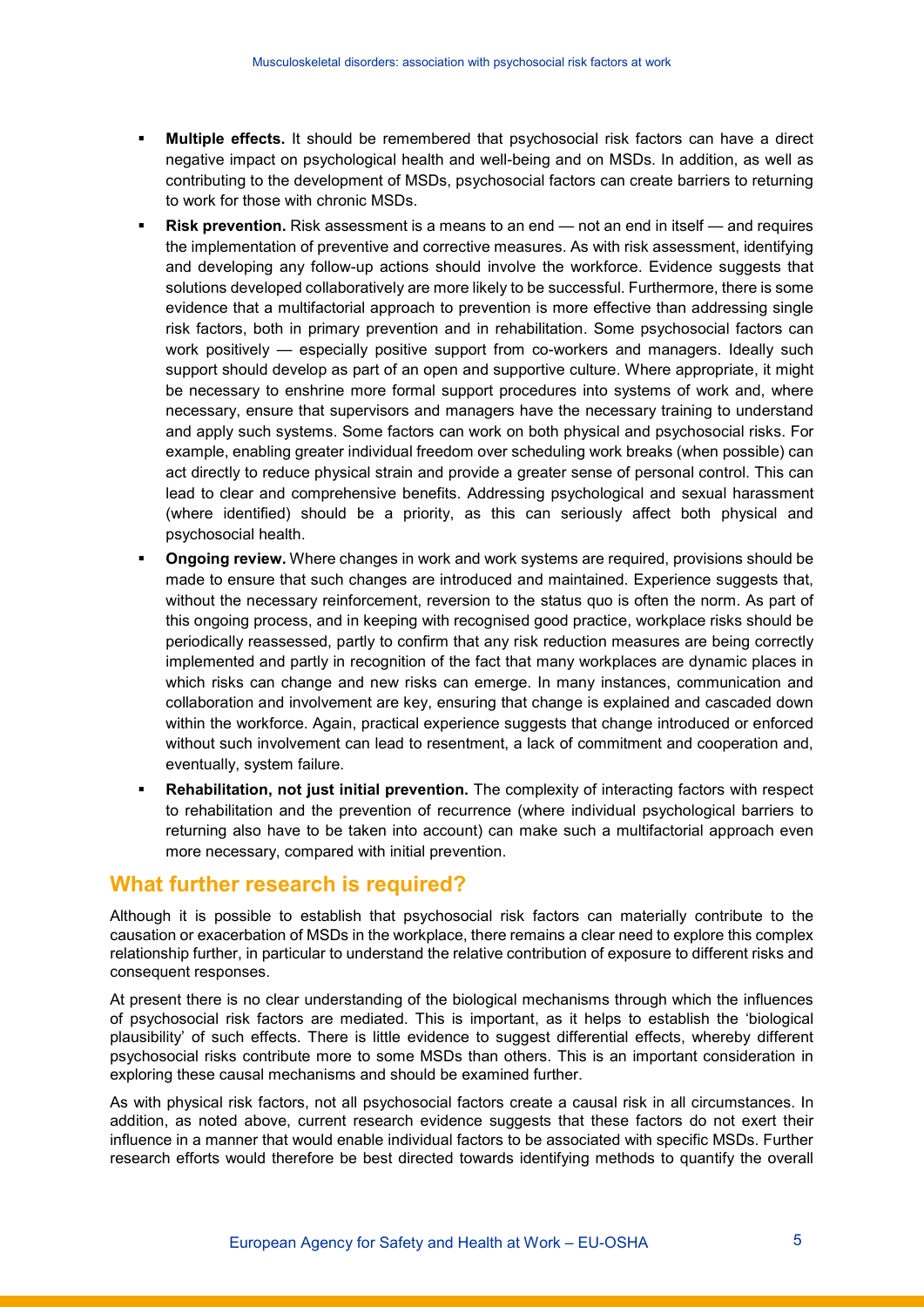'psychosocial load' in a manner that best reflects the risk of MSD injury generated by that load, rather than any focus on individual risk factors.

Although causation and the causal mechanisms are not fully understood, this should not be regarded as a barrier to taking ameliorative action. At present, although many suggestions have been put forward to reflect strategic approaches to reduce the effect of psychosocial risks on MSDs, none have as yet been found to be adequately evaluated. There is a body of research to indicate the probable content of any course of action and further research-based evidence to guide any evaluation.

It is unlikely that significant differences will emerge in the relationship between workplace psychosocial risk factors and those MSDs considered to be caused by work, compared with those in which work factors exacerbate the ongoing development of underlying (perhaps degenerative) MSD problems. However, there are clearly further individual psychological factors that potentially affect the persistence of MSDs and their symptoms, together with the rehabilitation process. The role of such psychosocial factors in rehabilitating those with MSDs into the workplace (and retaining those still working in the case of rehabilitation and retention in particular) remains to be better understood. Understanding the psychological and the physical barriers to rehabilitation is vital, as there is clear evidence that ongoing MSDs present at least as great a burden to industry (and to the individual sufferer) as the initial occurrence of MSDs in the workplace.

Given the evidence that the assessment of physical factors alone is inadequate, there seems to be limited evidence of psychosocial factors being readily and widely assimilated into the MSD risk assessment process at present. There is therefore a clear need for the development of suitable tools or procedural approaches to facilitate holistic risk assessments and their widespread promotion and advocacy within industry.

## **What did we do to find this?**

#### **Literature search methodology**

The evidence and guidance summarised above was drawn from a careful examination and interpretation of the relevant research literature, following a rigid systematic review methodology. This process provided an extensive catalogue of literature, which was then screened, following an agreed template, to identify the most relevant papers. The study reflected a strong focus on material likely to provide an evidential basis for a causal role for psychosocial risk factors and MSDs. This therefore largely excluded cross-sectional studies, as such material provides evidence for 'associations' between the risk factors and outcomes of interest that are not necessarily causal. As a result of this process, 53 papers were retained for inclusion.

This database was supplemented by additional published material identified through a number of channels. Some additional material was derived from the literature identified through the searches (e.g. by reverting to the original source material presented in a review). In addition, some of the material accessed was added later, having not been published until after the main searches were conducted. In other instances, material was identified as being of relevance to the emerging issues covered during the review. The resultant review is therefore not limited to those studies identified through the formal search process.

In addition, although the main focus was on literature published in the peer-reviewed scientific domain, searches included 'grey' literature, derived from sources such as governmental or international bodies. This included material emanating from EU-OSHA, reflecting the strong focus on both MSDs and psychosocial risks (and their prevention) in recent years, related to the Healthy Workplaces Campaign 'Lighten the Load'  $(2020-22).<sup>2</sup>$  $(2020-22).<sup>2</sup>$  $(2020-22).<sup>2</sup>$ 

The review focused on:

 the evidence for contributory risk factors for the association between psychosocial risk factors and MSDs;

-

<span id="page-6-0"></span><sup>2</sup> <https://healthy-workplaces.eu/>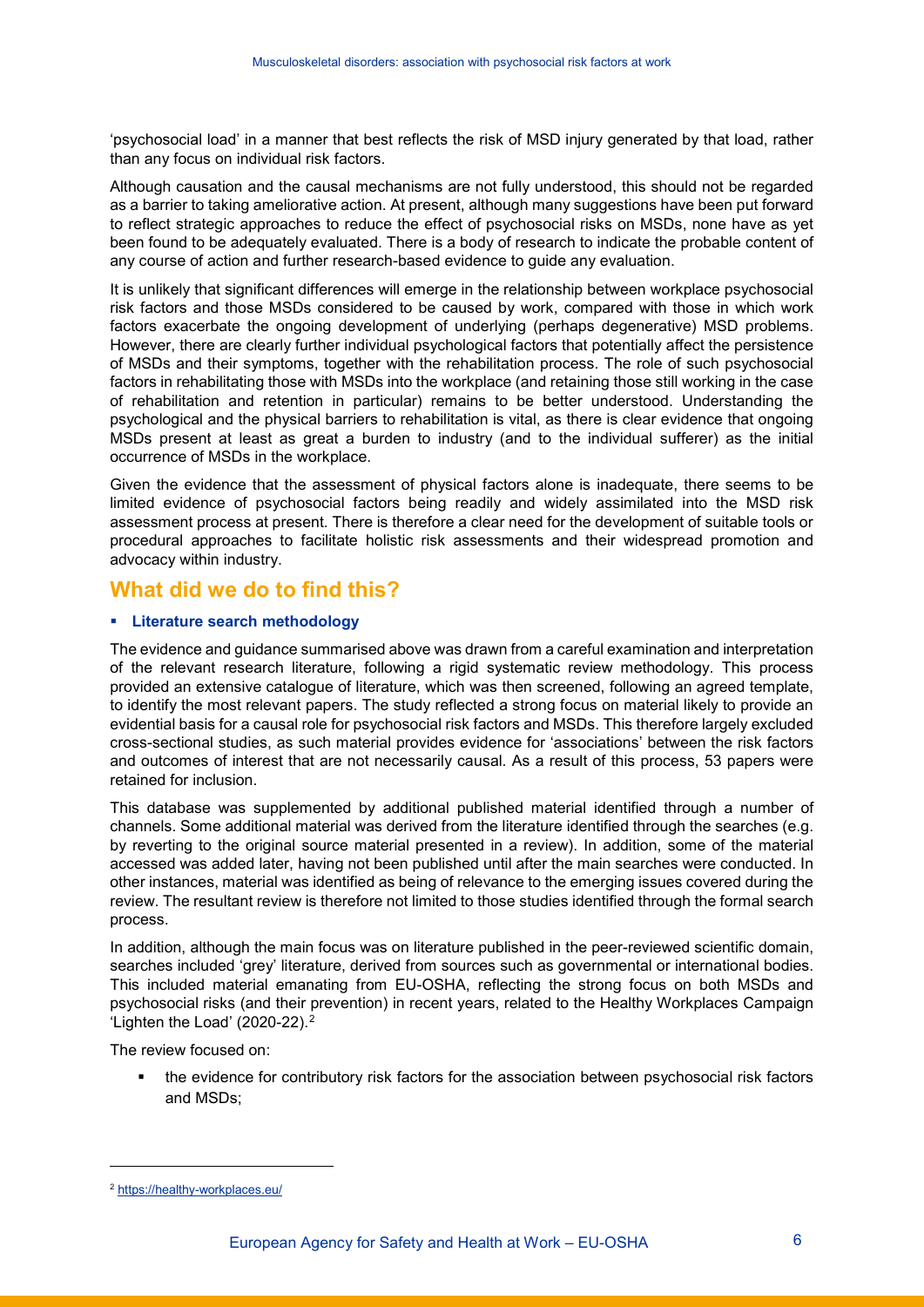- an overview of conceptual models explaining the relationship between psychosocial risks and MSDs;
- **EXEDENT Intervention strategies, including evidence for what would probably constitute an effective** strategy and designing an effective strategy;
- good practice identified for preventing MSDs associated with psychosocial risks (and psychosocial risks associated with MSDs).

As part of this, the review considered what evidence there was for particular risks to be associated with different work sectors (including company size) or for particular groups of workers within those (or other) sectors.